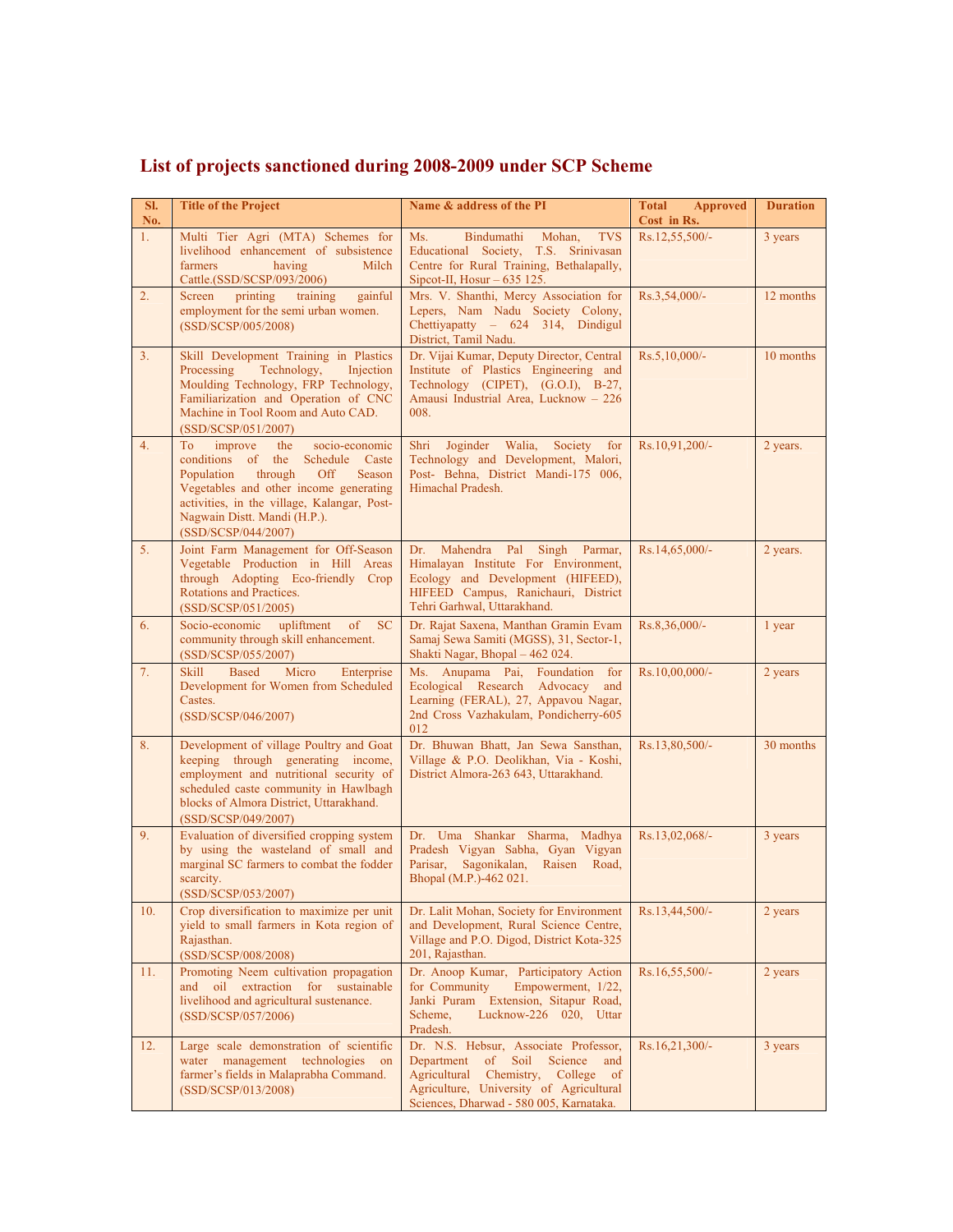| 13. | Improvement of nutritional status of<br>economically backward scheduled caste<br>community through duck-cum-fish culture<br>in household pits.<br>(SSD/SCSP/019/2008)                                                                                             | Dr. Subhendu Datta, Bidhan Chandra<br>Krishi Viswavidyalaya, P.O. Gayeshpur,<br>District Nadia, West Bengal-741 234.                                                                                 | Rs.13,12,950/-   | 3 years |
|-----|-------------------------------------------------------------------------------------------------------------------------------------------------------------------------------------------------------------------------------------------------------------------|------------------------------------------------------------------------------------------------------------------------------------------------------------------------------------------------------|------------------|---------|
| 14. | Potable water resources Management in<br>rural areas of District Pithoragarh.<br>(SSD/SCSP/018/2007)                                                                                                                                                              | Shri Mahesh Joshi, SWATI Gramodyog<br>Sansthan, Dharchula Road, Pithoragarh,<br><b>District</b><br>Pithoragarh-262<br>501.<br>Uttarakhand.                                                           | Rs.11,37,863/-   | 2 years |
| 15. | To improve skill and efficiency of rural<br>Scheduled Caste and Scheduled Tribes<br>persons through application of Science<br>and Technology in their traditional<br>occupation.<br>(SSD/SCSP/045/2007)                                                           | Shri Sanjai Singh, Centre of Technology<br>Entrepreneurship<br>Development<br>and<br>(CTED), E-6, Sector-21, Road No.4,<br>Industrial Area Jagdishpur, Sultanpur.                                    | Rs.6,92,000/-    | 2 years |
| 16. | Poverty alleviation of wood carvers'<br>community through women employment<br>in central Tamil Nadu.<br>(SSD/SCSP/059/2007)                                                                                                                                       | Ms. N. Radha, League for Education and<br>Development (LEAD), 8/40, 1st Street,<br>Rayar<br>Thoppu<br>(Sri)<br>Ramapuram),<br>Srirangam, Tiruchirappalli - 620 006,<br>Tamil Nadu.                   | Rs.24,41,431/-   | 3 years |
| 17. | Improving the livelihoods of scheduled<br>caste communities through technology<br>interventions in drought prone area of<br>Mahaboobnagar District Andhra Pradesh.<br>(SSD/SCSP/043/2008)                                                                         | Shri V. Rajendra Kumar Reddy, Youth for<br>Action, Plot No.20-21, Sree<br>Nivas.<br>Banjara<br>Nagar,<br>Tirumalagiri,<br>Secunderabad, Andhra Pradesh -500 015.                                     | Rs.17,33,200/-   | 3 years |
| 18. | Integrated technology based extensive<br>skill development training programmes<br>for self/wage employments.<br>(SSD/SCSP/014/2008)                                                                                                                               | Shri R. Bhatia, Society for National<br>Education<br>Entrepreneurship<br>$\alpha$<br>Development, (Society for NEED), Need<br>Udyamita Bhawan, 142/23, Prem Nagar,<br>Ambala City -134 003, Haryana. | Rs.6,45,000/-    | 1 year  |
| 19. | Sustainable<br>micro-entrepreneurship<br>development of SC community in<br>Edumalai village Tiruchirapalli District<br>through S&T intervention.<br>(SSD/SCSP/036/2008)                                                                                           | Dr. N. Radha, League for Education and<br>Development (LEAD), 8/40, 1st Street,<br>Rayar<br>Thoppu<br>(Sri)<br>Ramapuram),<br>Srirangam, Tiruchirappalli - 620 006,<br>Tamil Nadu.                   | Rs.17,79,000/-   | 3 years |
| 20. | Development of SC Community in<br>Ramanthali village of Kannur district by<br>establishing production units using<br>available local resources and application<br>of appropriate technologies.<br>(SSD/SCSP/039/2008)                                             | Shri Joseph K.G.M.S.W., Payyavoor<br>Community<br>Development<br>Project<br>(PCDP), Payyavoor P.O., Kannur District,<br>Kerala-670 633.                                                              | Rs.18,26,000/-   | 3 years |
| 21. | Entrepreneurship development of SC<br>Community in the Miryala Varipalem-<br>Guntur District-Andhra Pradesh through<br>Science and Technology intervention.<br>(SSD/SCSP/035/2008)                                                                                | Shri N. Srinivasa Rao, Navachaitanya<br>Organization of Rural Awareness and<br>Development (NORAD), D.No.18-7-67,<br>Sitaramanjaneya Street, Tenali-522 201,<br>Guntur District, Andhra Pradesh.     | Rs.18,98,000/-   | 3 years |
| 22. | Techno-economic<br>$\sigma f$<br>empowerment<br>Scheduled<br>caste<br>community<br>of<br>Gandhamardan hill range of Balangir<br>district of Orissa through medicinal plant<br>cultivation as a strategy for bio-diversity<br>conservation.<br>(SSD/SCSP/026/2008) | Dr. Sudarsana Panda, Action Research for Rs.10,15,000/-<br>Health and Socio-Economic Development<br>(ARHSED), Ramjee Square, Gadvitar<br>Line, Patnagarh, District Bolangir, Orissa-<br>767 025.     |                  | 3 years |
| 23. | Coordination of projects (AICP) on<br>Development<br>$\sigma$<br>Scheduled<br>Caste<br>Communities in Coastal and other areas of<br>South<br>India<br>through<br>Resource<br>Management, Technology Transfer and<br>Empowerment.<br>(SSD/SCSP/037/2008)           | Dr. Reghu Rama Das, Mitraniketan,<br>Mitraniketan P.O. Vellanad-695 543,<br>Thiruvananthapuram, Kerala.                                                                                              | Rs.19,44,000/-   | 3 years |
| 24. | Development of SC community<br>by<br>establishing sustainable enterprises with<br>S&T intervention in Illayanainarkulam<br>settlement in Tirunelveli District of Tamil<br>Nadu.<br>(SSD/SCSP/038/2008)                                                            | Shri P. Bhagavatheeswaran, Centre for<br>Social Development, Kulala Street,<br>Tirunainarkurichy Ammandivilai - 629<br>204, Kanyakumari District, Tamil Nadu.                                        | $Rs.18,16,000/-$ | 3 years |
| 25. | An introduction of poultry farming as a                                                                                                                                                                                                                           | Shri<br>Deepak<br>Saklani,<br>Himalayan                                                                                                                                                              | Rs.17,86,975/-   | 3 years |